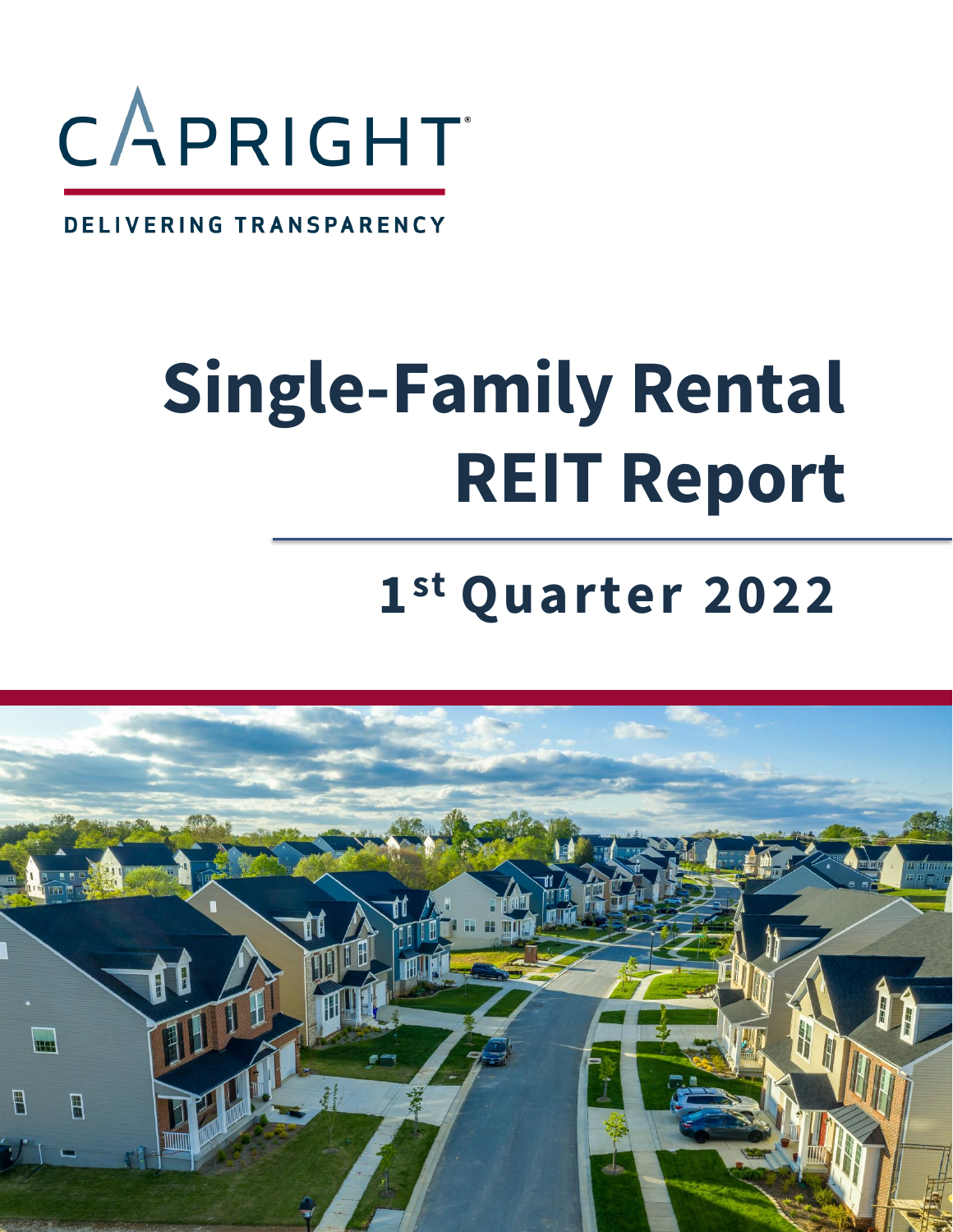The single-family rental sector continued its strong performance into early 2022. Continued demand raised average REIT occupancies to 97.9 percent and kept rent growth near record highs. With mortgage rates spiking above 5.0% in April, monthly mortgages are almost double from 2020, which will keep demand for the SFR sector high through 2022.

- ➢ Occupancies at the end of 1Q22 ranged from 97.5 to 98.1 percent.
- ➢ Same-store revenue growth ranged from 8.9 to 10.4 percent.
- ➢ Same-store NOI growth ranged from 10.8 to 11.7 percent.

| <b>Performance</b> |                |                 |            |                  | FY 2022 Guidance  |                   |                              |  |
|--------------------|----------------|-----------------|------------|------------------|-------------------|-------------------|------------------------------|--|
|                    | <b>Revenue</b> | <b>Expenses</b> | <b>NOI</b> | <b>Occupancy</b> | <b>Revenue</b>    | <b>Expenses</b>   | <b>NOI</b>                   |  |
| <b>INVH</b>        | $9.4\%$        | 4.5%            | 11.7%      | 98.1%            | $8.0\% - 9.0\%$   | $5.5\%$ - $6.5\%$ | $9.0\%$ - 10.5%              |  |
| AMH                | $8.9\%$        | 5.4%            | 10.8%      | 97.5%            | $7.25\% - 9.25\%$ |                   | 4.75% - 6.75% 8.50% - 10.50% |  |
| TCN                | 10.4%          | 8.1%            | 11.6%      | 98.0%            | $7.5\%$ - $9.5\%$ | $7.0\%$ - $9.0\%$ | 7.5% - 9.5%                  |  |
| Avg.               | 9.6%           | 6.0%            | 11.4%      | 97.9%            | 8.42%             | 6.58%             | 9.25%                        |  |

Guidance for 2022 changed slightly quarter over quarter. Revenue and NOI estimates were raised for INVH and TCN. However, expense estimates were also raised due to inflationary pressures.

#### **Acquisition Activity Continues at Record Levels**

REITs continued their acquisition spree in 1Q22, with net acquisitions totaling over \$2.7B. The REITs were not the only ones buying, OpenDoor reported as of March 2022, the company was under contract to purchase 8,066 homes for an aggregate of \$3.2B. Additionally, Zillow reported they only have 100 homes remaining out of the 20,000 homes from their failed iBuying operation and expected the remaining to be sold by 2Q22.

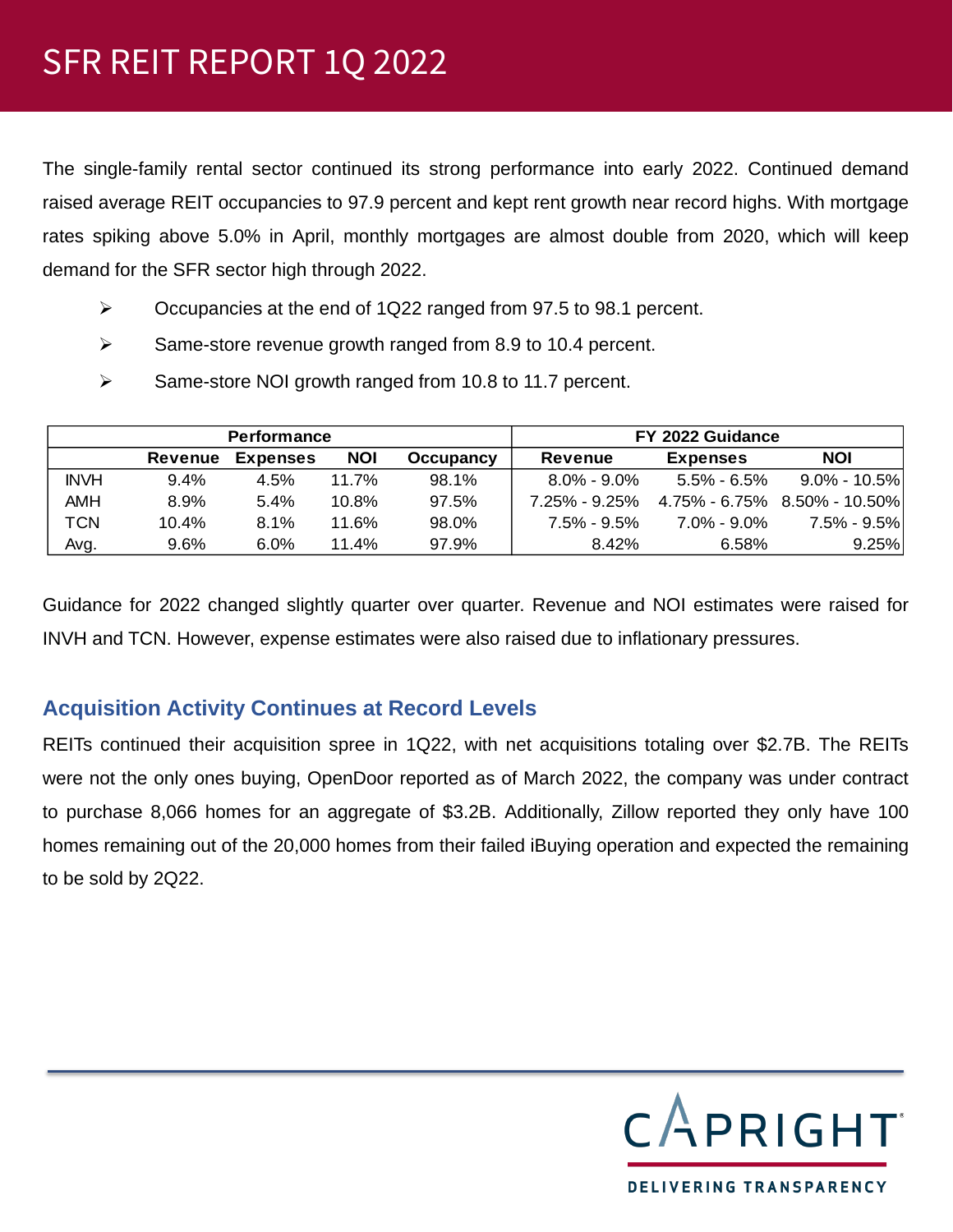# SFR REIT REPORT 1Q 2022



#### **Net Acquisitions**

Invitation Homes acquired 822 homes in 1Q22 for \$341 million. The 518 wholly-owned acquisitions which totaled \$218 million were purchased at an average 5.3% cap rate. Invitation Homes expects \$2 billion in total gross acquisitions in 2022.

American Homes 4 Rent added 1,131 homes in 1Q22 and deployed \$414 million in capital which included 325 homes from the AMH Development program and 606 homes through acquisition channels. Additionally, they acquired the remaining interest in 200 AMH Development homes that were held in a JV. These homes were acquired in the low 4% range on in-place rents and mid to high 4% range at market. AMH reported disposition of 169 homes for net proceeds of \$50 million.



DELIVERING TRANSPARENCY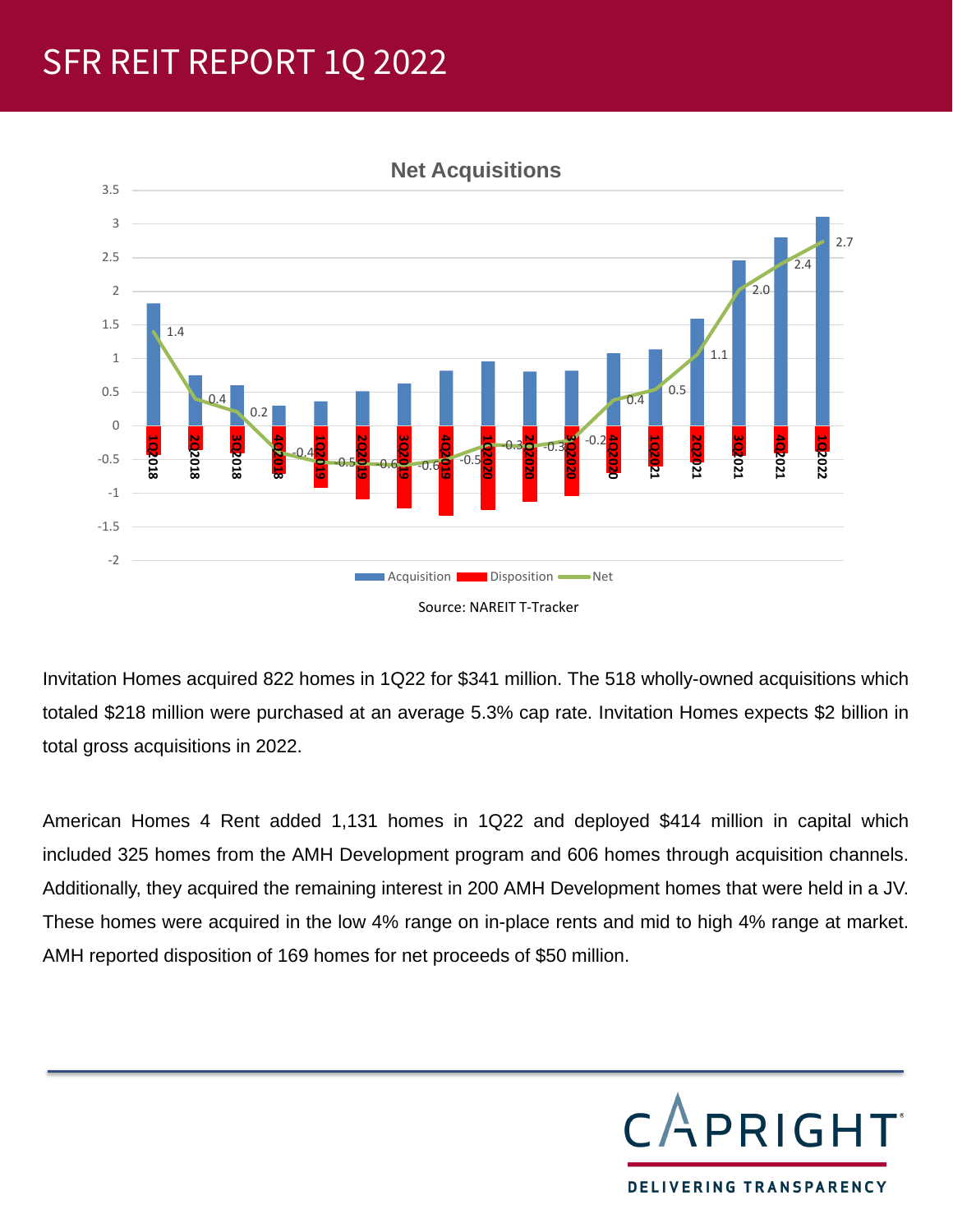Tricon acquired 1,900 homes in 1Q22 and are on pace to acquire 8,000 homes in 2022. Tricon indicated the correlation between home prices and rent growth has allowed them to maintain acquisition pricing in the 5% to 5.5% cap rate range.

The beginning of the year started with a wave of heavy hitter announcements including Heitman, Harrison Street, and Waterton. Despite the already significant amount of capital raised, companies continue to announce new ventures into the space.

| <b>1Q22 Announcements</b>                          |          |         |                                                                                                   |  |  |
|----------------------------------------------------|----------|---------|---------------------------------------------------------------------------------------------------|--|--|
| Companies                                          | Date     | Capital | <b>Comments</b>                                                                                   |  |  |
| Beacon Ridge                                       | Mar-22   | \$700M  | New institutional partnership to expand SFR in high growth areas across US.                       |  |  |
| Magnolia Capital/Principal                         |          |         | Mar-22 Not Disclosed JV to acquire at least 1,000 homes per year.                                 |  |  |
| Second Avenue/Waterton                             |          |         | Mar-22 Not Disclosed JV to acquire and develop homes throughout the US.                           |  |  |
| Bouwinvest/GPM                                     |          |         | Feb-22 Not Disclosed JV to develop 1,000 net zero BTR homes across US. First delivery early 2023. |  |  |
| Invitation Homes/Rockpoint Group                   | Feb-22   | \$300M  | JV to acquire premium homes. Average 30% - 60% higher price point than typical.                   |  |  |
| Land Tejas/Wan Bridge                              |          |         | Feb-22 Not Disclosed JV to to develop 1,000 BTR homes throughout Texas.                           |  |  |
| TruAmerica                                         |          |         | Feb-22 Not Disclosed Launched a BFR development division. Initial rollout in Sunbelt.             |  |  |
| Pretium Onyx East                                  | $Jan-22$ | \$600M  | JV to develop over 2,000 BTR homes in Midwet and Florida.                                         |  |  |
| Transcendent Investment/Electra Americ             | $Jan-22$ | \$1.25B | Acquisition of 3,500 homes. First phase 1,424 homes for \$504M and 2,000+ through 2022.           |  |  |
| Harrison Street/Core Spaces                        | Jan-22   | \$1.5B  | JV to acquire and develop SFR and BTR properties.                                                 |  |  |
| Heitman/Sylvan Road                                | Jan-22   | \$640M  | JV to acquire more than 3,000 homes.                                                              |  |  |
| Sources: News Publications, John Burns Real Estate |          |         |                                                                                                   |  |  |

#### **Rental Rates**

Historically low housing supply and demographic shifts continued to push rental rates higher in 1Q22. Trending with home price appreciation, SFR REITs have reported double-digit rent growth on new deals while maintaining occupancies in the high 90 percent range.



DELIVERING TRANSPARENCY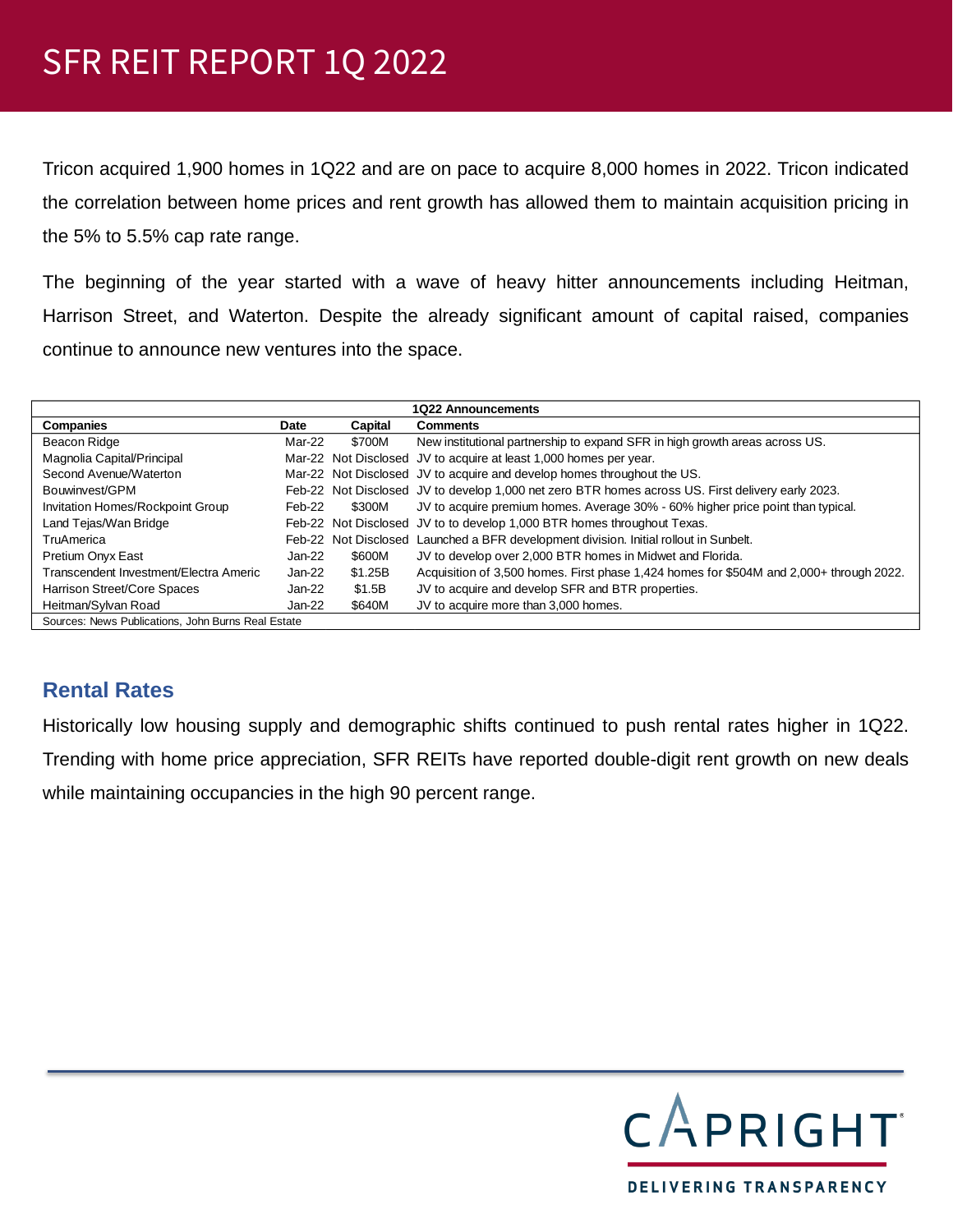### SFR REIT REPORT 1Q 2022



#### **SFR AVERAGE RENT GROWTH**

The fourth quarter registered blended average rent growth of 9.0 percent, significantly above prepandemic performance of 3 to 5 percent but slightly below the 9.5% average last quarter. Blended rates were carried by new lease rental growth ranging between 12.3 and 17.9 percent, while renewals ranged between 6.5 to 9.7 percent. The decrease in blended average rent was not a function of market slow down, but rather an increase in renewals and decrease in turnovers.

| 1Q22 Rent Growth Breakdown |                |            |                |  |  |  |  |
|----------------------------|----------------|------------|----------------|--|--|--|--|
|                            | <b>Renewal</b> | <b>New</b> | <b>Blended</b> |  |  |  |  |
| <b>INVH</b>                | 9.7%           | 14.8%      | 9.7%           |  |  |  |  |
| <b>AMH</b>                 | 7.5%           | 12.3%      | 8.8%           |  |  |  |  |
| <b>TCN</b>                 | 6.5%           | 17.9%      | 8.6%           |  |  |  |  |
| Avg.                       | 7.9%           | 15.0%      | 9.0%           |  |  |  |  |

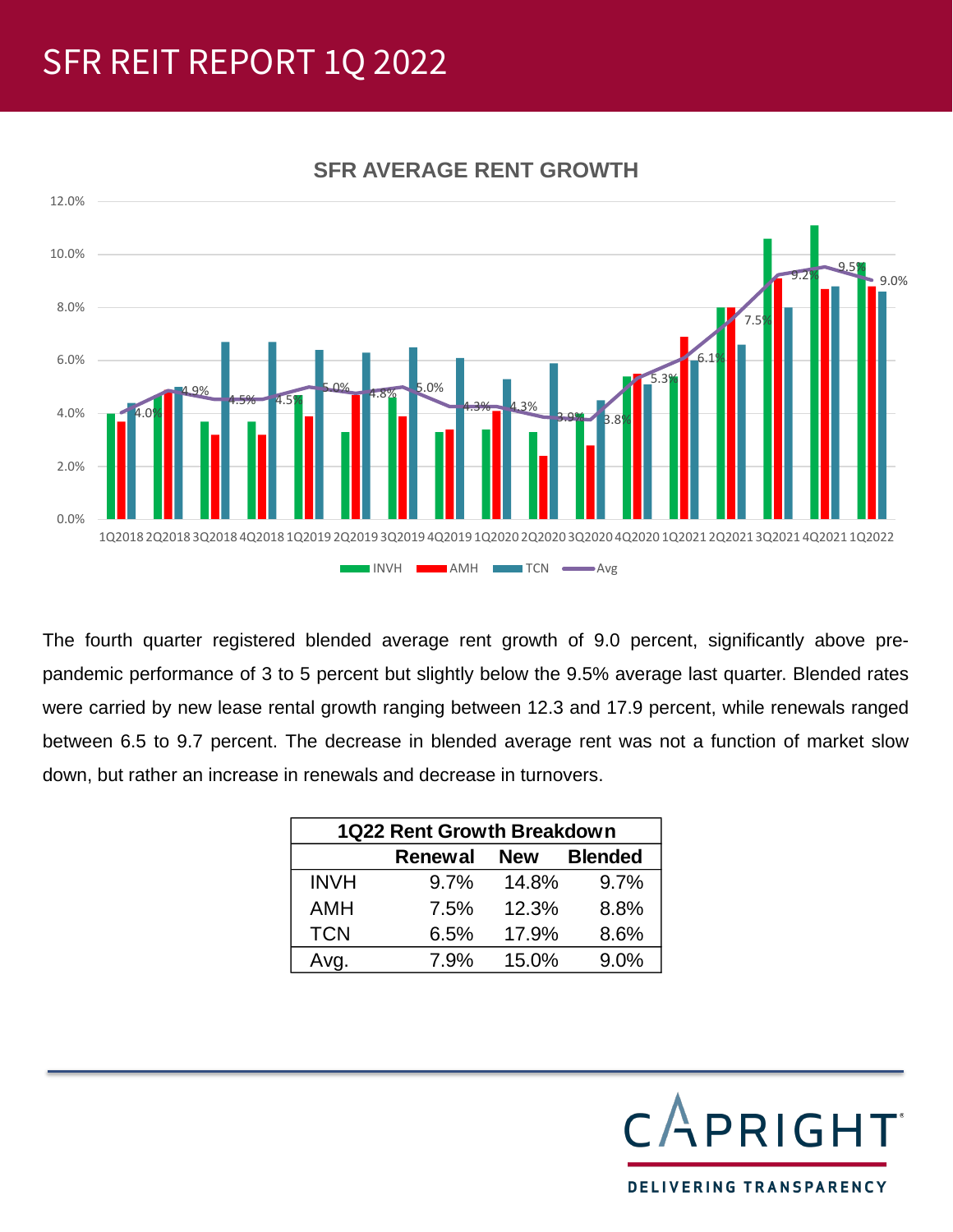#### **Geographic Distribution**

The Sunbelt continues to be a hotspot for SFR investment. Florida and Texas make up 28% to 36% of the REITs portfolios including other southeast markets, this increases to 58% to 79%.

| <b>SFR REIT Geographical Distribution</b> |                |                          |            |  |  |  |
|-------------------------------------------|----------------|--------------------------|------------|--|--|--|
| Region                                    | <b>INVH</b>    | <b>AMH</b>               | <b>TCN</b> |  |  |  |
| Southern California                       | 9%             | --                       | 1%         |  |  |  |
| Northern California                       | 5%             | --                       | 3%         |  |  |  |
| <b>Seattle</b>                            | 5%             | 2%                       | 0%         |  |  |  |
| Phoenix                                   | 11%            | 6%                       | 9%         |  |  |  |
| Las Vegas                                 | 4%             | 3%                       | 3%         |  |  |  |
| Reno                                      | $-$            | --                       | 1%         |  |  |  |
| Denver                                    | 3%             | 0%                       | 0%         |  |  |  |
| <b>Salt Lake City</b>                     | $\overline{a}$ | 3%                       | 0%         |  |  |  |
| <b>Western US</b>                         | 37%            | 14%                      | 16%        |  |  |  |
| South Florida                             | 10%            | Ξ.                       | 2%         |  |  |  |
| Tampa                                     | 10%            | 5%                       | 8%         |  |  |  |
| Orlando                                   | 8%             | 3%                       | 3%         |  |  |  |
| <b>Jacksonville</b>                       | 2%             | 5%                       | 4%         |  |  |  |
| <b>Florida</b>                            | 30%            | 13%                      | 17%        |  |  |  |
| Atlanta                                   | 15%            | 10%                      | 21%        |  |  |  |
| Carolinas                                 | 6%             | 15%                      | 18%        |  |  |  |
| Nashville                                 | 0%             | 5%                       | 5%         |  |  |  |
| <b>Southeast</b>                          | 22%            | 30%                      | 44%        |  |  |  |
| Houston                                   | 3%             | 5%                       | 6%         |  |  |  |
| <b>Dallas</b>                             | 3%             | 8%                       | 8%         |  |  |  |
| San Antonio & Austin                      | --             | 2%                       | 4%         |  |  |  |
| <b>Texas</b>                              | 6%             | 15%                      | 18%        |  |  |  |
| Chicago                                   | 3%             | 3%                       | 0%         |  |  |  |
| Minneapolis                               | 1%             | $\overline{\phantom{a}}$ | 0%         |  |  |  |
| Indianapolis                              |                | 5%                       | 5%         |  |  |  |
| Cincinnati & Columbus                     |                | 7%                       | 0%         |  |  |  |
| <b>Midwest</b>                            | 4%             | 16%                      | 5%         |  |  |  |
| <b>Other</b>                              | 0%             | 13%                      | 0%         |  |  |  |
| Source: REIT 1Q22 SEC Filings             |                |                          |            |  |  |  |